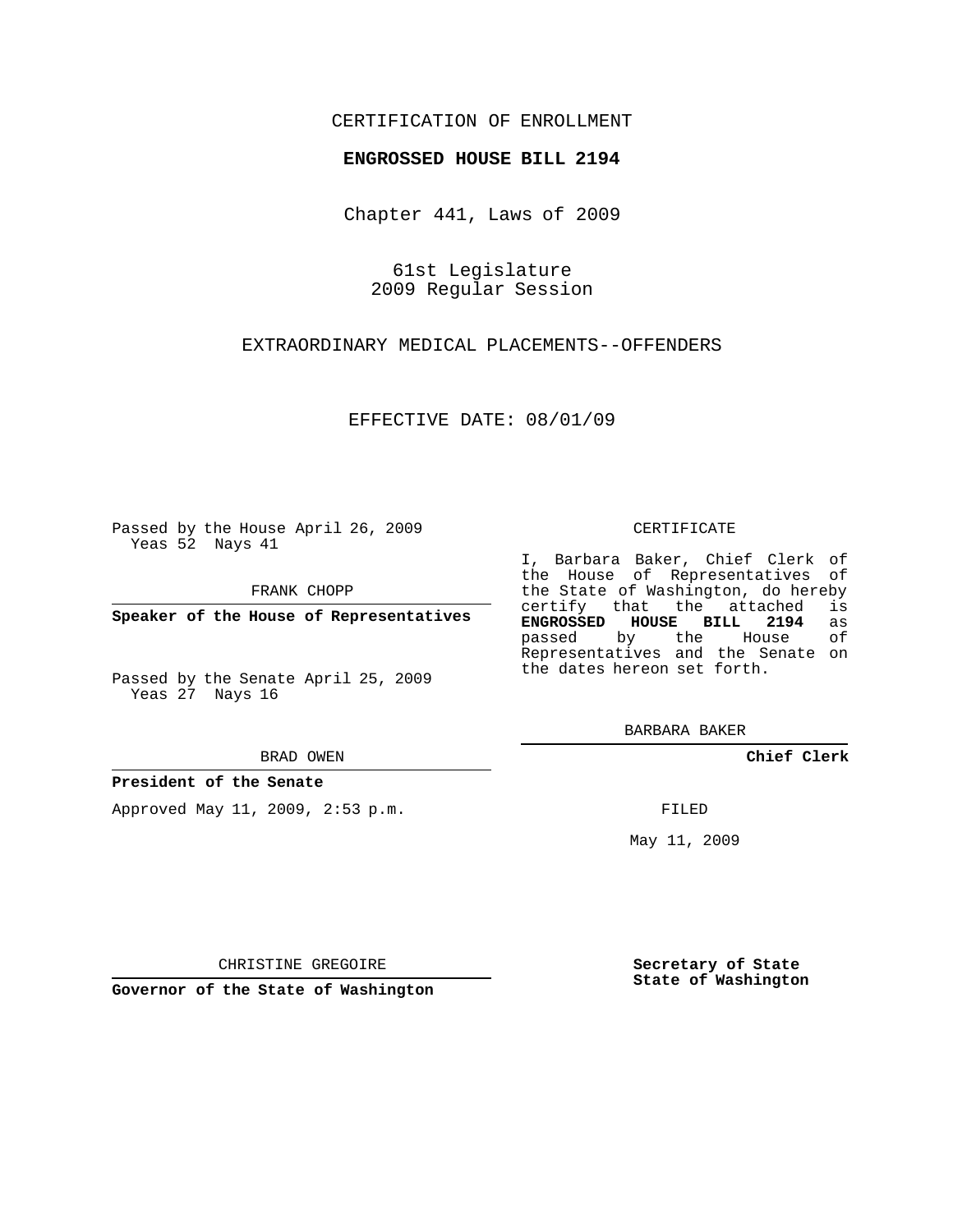# **ENGROSSED HOUSE BILL 2194** \_\_\_\_\_\_\_\_\_\_\_\_\_\_\_\_\_\_\_\_\_\_\_\_\_\_\_\_\_\_\_\_\_\_\_\_\_\_\_\_\_\_\_\_\_

\_\_\_\_\_\_\_\_\_\_\_\_\_\_\_\_\_\_\_\_\_\_\_\_\_\_\_\_\_\_\_\_\_\_\_\_\_\_\_\_\_\_\_\_\_

### AS AMENDED BY THE SENATE

Passed Legislature - 2009 Regular Session

**State of Washington 61st Legislature 2009 Regular Session By** Representative Appleton; by request of Department of Corrections Read first time 02/12/09. Referred to Committee on Human Services.

1 AN ACT Relating to extraordinary medical placement for offenders; amending RCW 9.94A.728; and providing an effective date.

BE IT ENACTED BY THE LEGISLATURE OF THE STATE OF WASHINGTON:

 **Sec. 1.** RCW 9.94A.728 and 2008 c 231 s 34 are each amended to read as follows:

 No person serving a sentence imposed pursuant to this chapter and committed to the custody of the department shall leave the confines of the correctional facility or be released prior to the expiration of the sentence except as follows:

 (1) Except as otherwise provided for in subsection (2) of this section, the term of the sentence of an offender committed to a correctional facility operated by the department may be reduced by earned release time in accordance with procedures that shall be developed and promulgated by the correctional agency having jurisdiction in which the offender is confined. The earned release time shall be for good behavior and good performance, as determined by the correctional agency having jurisdiction. The correctional agency shall not credit the offender with earned release credits in advance of the offender actually earning the credits. Any program established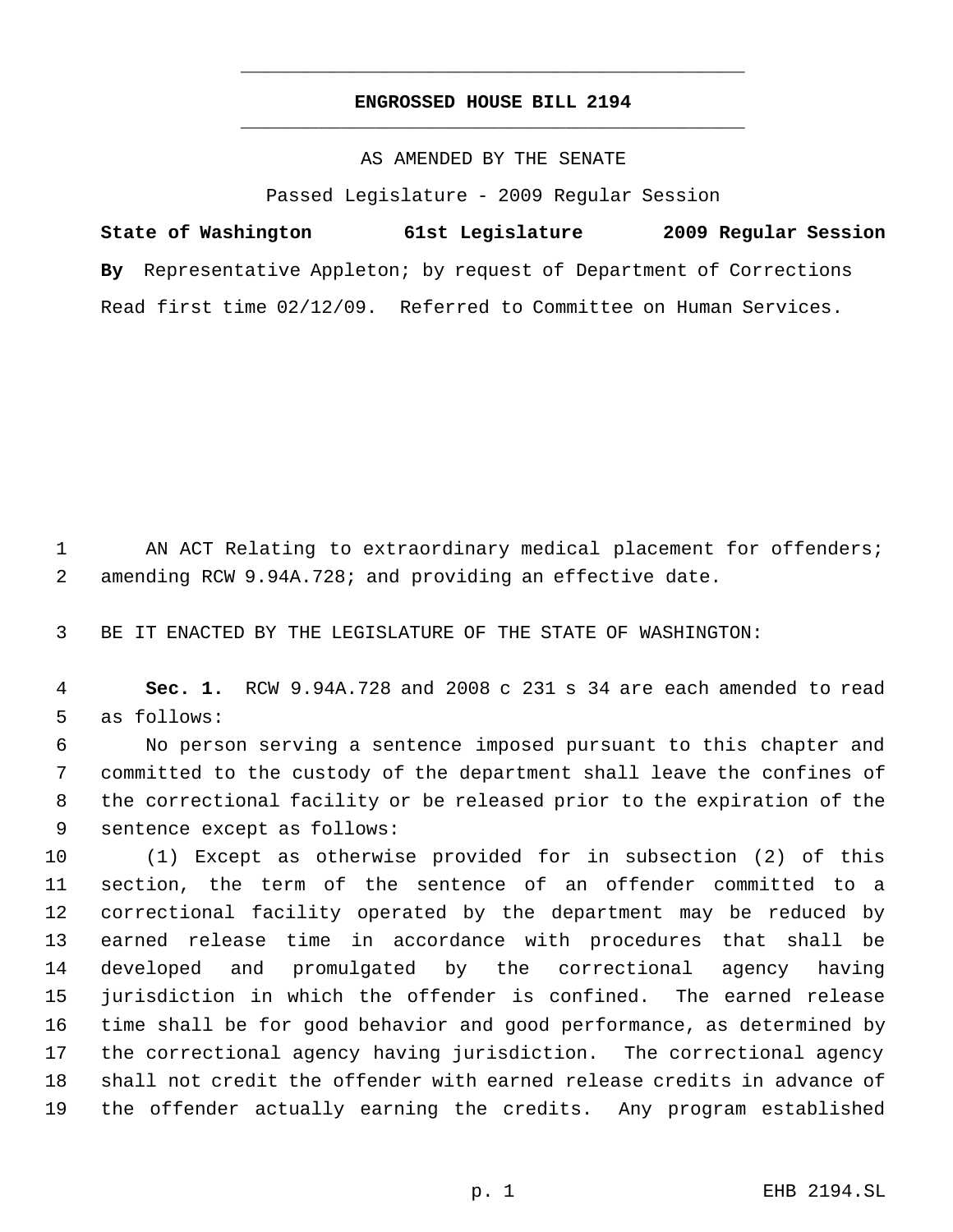pursuant to this section shall allow an offender to earn early release credits for presentence incarceration. If an offender is transferred from a county jail to the department, the administrator of a county jail facility shall certify to the department the amount of time spent in custody at the facility and the amount of earned release time. An offender who has been convicted of a felony committed after July 23, 1995, that involves any applicable deadly weapon enhancements under RCW 9.94A.533 (3) or (4), or both, shall not receive any good time credits or earned release time for that portion of his or her sentence that results from any deadly weapon enhancements.

 (a) In the case of an offender convicted of a serious violent offense, or a sex offense that is a class A felony, committed on or after July 1, 1990, and before July 1, 2003, the aggregate earned release time may not exceed fifteen percent of the sentence. In the case of an offender convicted of a serious violent offense, or a sex offense that is a class A felony, committed on or after July 1, 2003, the aggregate earned release time may not exceed ten percent of the sentence.

 (b)(i) In the case of an offender who qualifies under (b)(ii) of this subsection, the aggregate earned release time may not exceed fifty percent of the sentence.

 (ii) An offender is qualified to earn up to fifty percent of aggregate earned release time under this subsection (1)(b) if he or she:

 (A) Is classified in one of the two lowest risk categories under (b)(iii) of this subsection;

(B) Is not confined pursuant to a sentence for:

(I) A sex offense;

(II) A violent offense;

(III) A crime against persons as defined in RCW 9.94A.411;

 (IV) A felony that is domestic violence as defined in RCW 10.99.020;

(V) A violation of RCW 9A.52.025 (residential burglary);

 (VI) A violation of, or an attempt, solicitation, or conspiracy to violate, RCW 69.50.401 by manufacture or delivery or possession with intent to deliver methamphetamine; or

(VII) A violation of, or an attempt, solicitation, or conspiracy to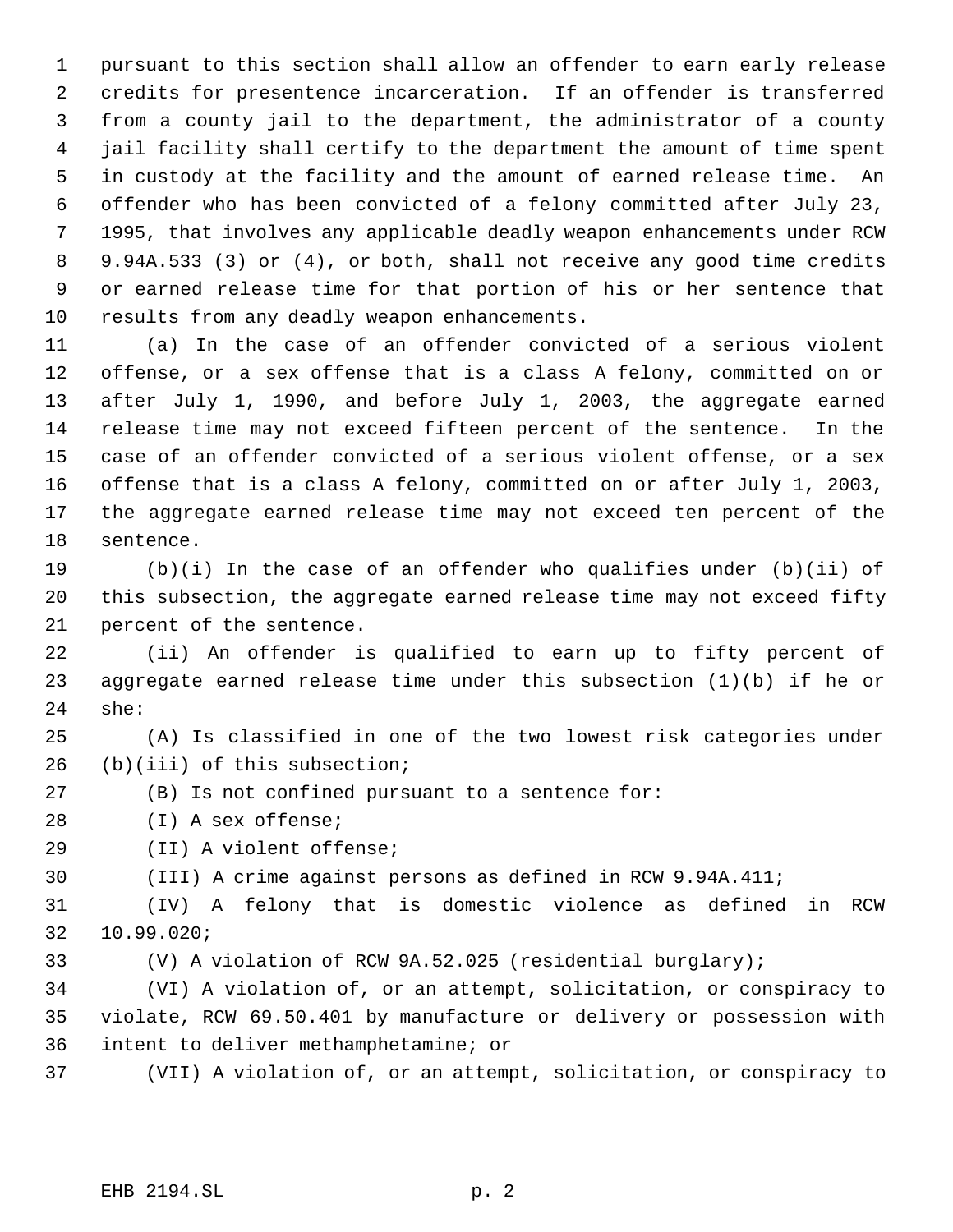- violate, RCW 69.50.406 (delivery of a controlled substance to a minor);
- (C) Has no prior conviction for:
- (I) A sex offense;
- (II) A violent offense;
- (III) A crime against persons as defined in RCW 9.94A.411;

 (IV) A felony that is domestic violence as defined in RCW 10.99.020;

(V) A violation of RCW 9A.52.025 (residential burglary);

 (VI) A violation of, or an attempt, solicitation, or conspiracy to violate, RCW 69.50.401 by manufacture or delivery or possession with intent to deliver methamphetamine; or

 (VII) A violation of, or an attempt, solicitation, or conspiracy to violate, RCW 69.50.406 (delivery of a controlled substance to a minor);

 (D) Participates in programming or activities as directed by the offender's individual reentry plan as provided under RCW 72.09.270 to the extent that such programming or activities are made available by the department; and

 (E) Has not committed a new felony after July 22, 2007, while under community custody.

 (iii) For purposes of determining an offender's eligibility under this subsection (1)(b), the department shall perform a risk assessment of every offender committed to a correctional facility operated by the department who has no current or prior conviction for a sex offense, a violent offense, a crime against persons as defined in RCW 9.94A.411, a felony that is domestic violence as defined in RCW 10.99.020, a violation of RCW 9A.52.025 (residential burglary), a violation of, or an attempt, solicitation, or conspiracy to violate, RCW 69.50.401 by manufacture or delivery or possession with intent to deliver methamphetamine, or a violation of, or an attempt, solicitation, or conspiracy to violate, RCW 69.50.406 (delivery of a controlled substance to a minor). The department must classify each assessed offender in one of four risk categories between highest and lowest risk.

 (iv) The department shall recalculate the earned release time and reschedule the expected release dates for each qualified offender under this subsection (1)(b).

(v) This subsection (1)(b) applies retroactively to eligible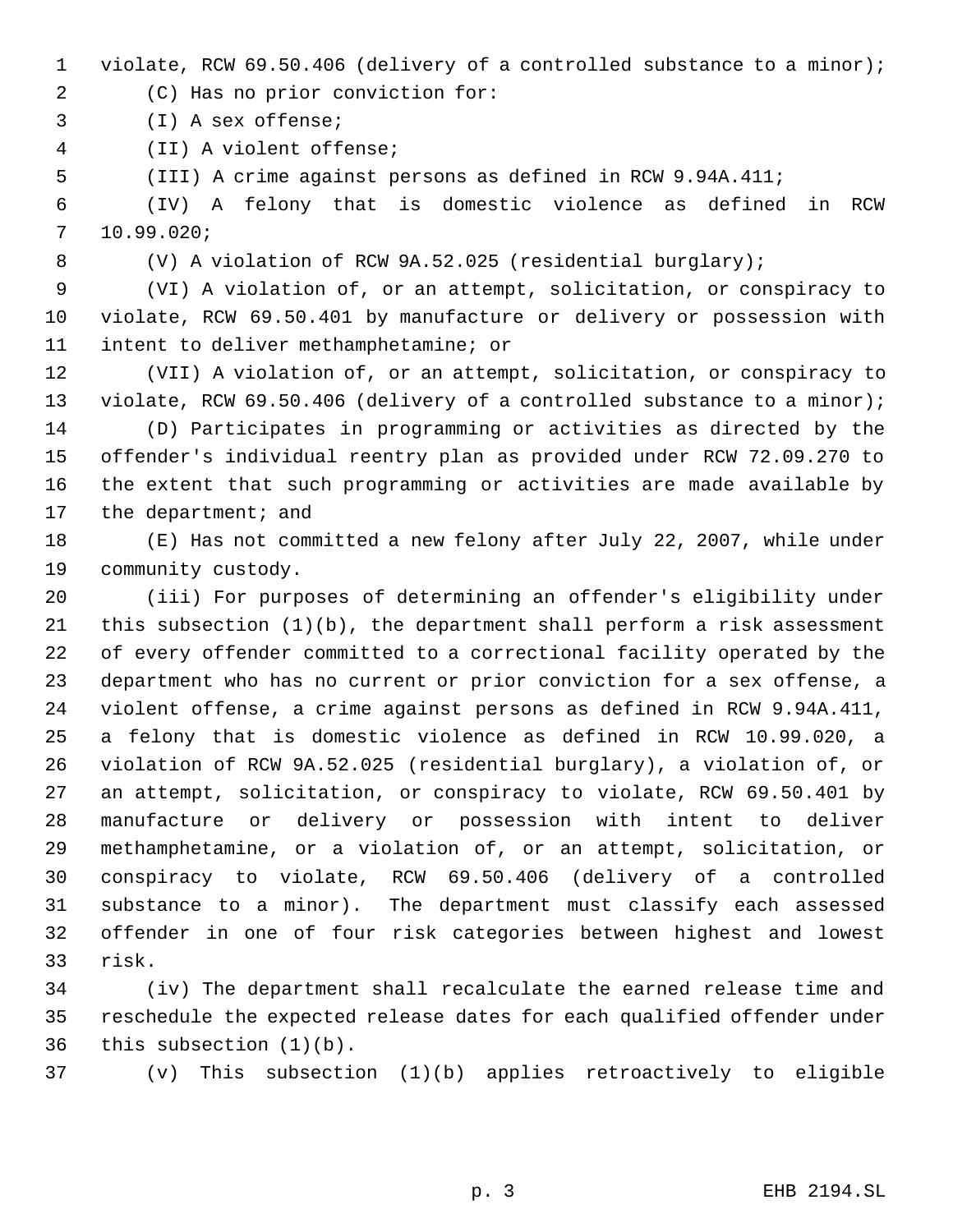offenders serving terms of total confinement in a state correctional facility as of July 1, 2003.

 (vi) This subsection (1)(b) does not apply to offenders convicted after July 1, 2010.

 (c) In no other case shall the aggregate earned release time exceed one-third of the total sentence;

 (2)(a) A person convicted of a sex offense, a violent offense, any crime against persons under RCW 9.94A.411(2), or a felony offense under chapter 69.50 or 69.52 RCW, may become eligible, in accordance with a program developed by the department, for transfer to community custody in lieu of earned release time pursuant to subsection (1) of this section;

 (b) The department shall, as a part of its program for release to the community in lieu of earned release, require the offender to propose a release plan that includes an approved residence and living arrangement. All offenders with community custody terms eligible for release to community custody in lieu of earned release shall provide an approved residence and living arrangement prior to release to the community;

 (c) The department may deny transfer to community custody in lieu of earned release time pursuant to subsection (1) of this section if the department determines an offender's release plan, including proposed residence location and living arrangements, may violate the conditions of the sentence or conditions of supervision, place the offender at risk to violate the conditions of the sentence, place the offender at risk to reoffend, or present a risk to victim safety or community safety. The department's authority under this section is independent of any court-ordered condition of sentence or statutory provision regarding conditions for community custody;

 (d) If the department denies transfer to community custody in lieu of earned early release pursuant to (c) of this subsection, the department may transfer an offender to partial confinement in lieu of earned early release up to three months. The three months in partial confinement is in addition to that portion of the offender's term of confinement that may be served in partial confinement as provided in this section;

(e) An offender serving a term of confinement imposed under RCW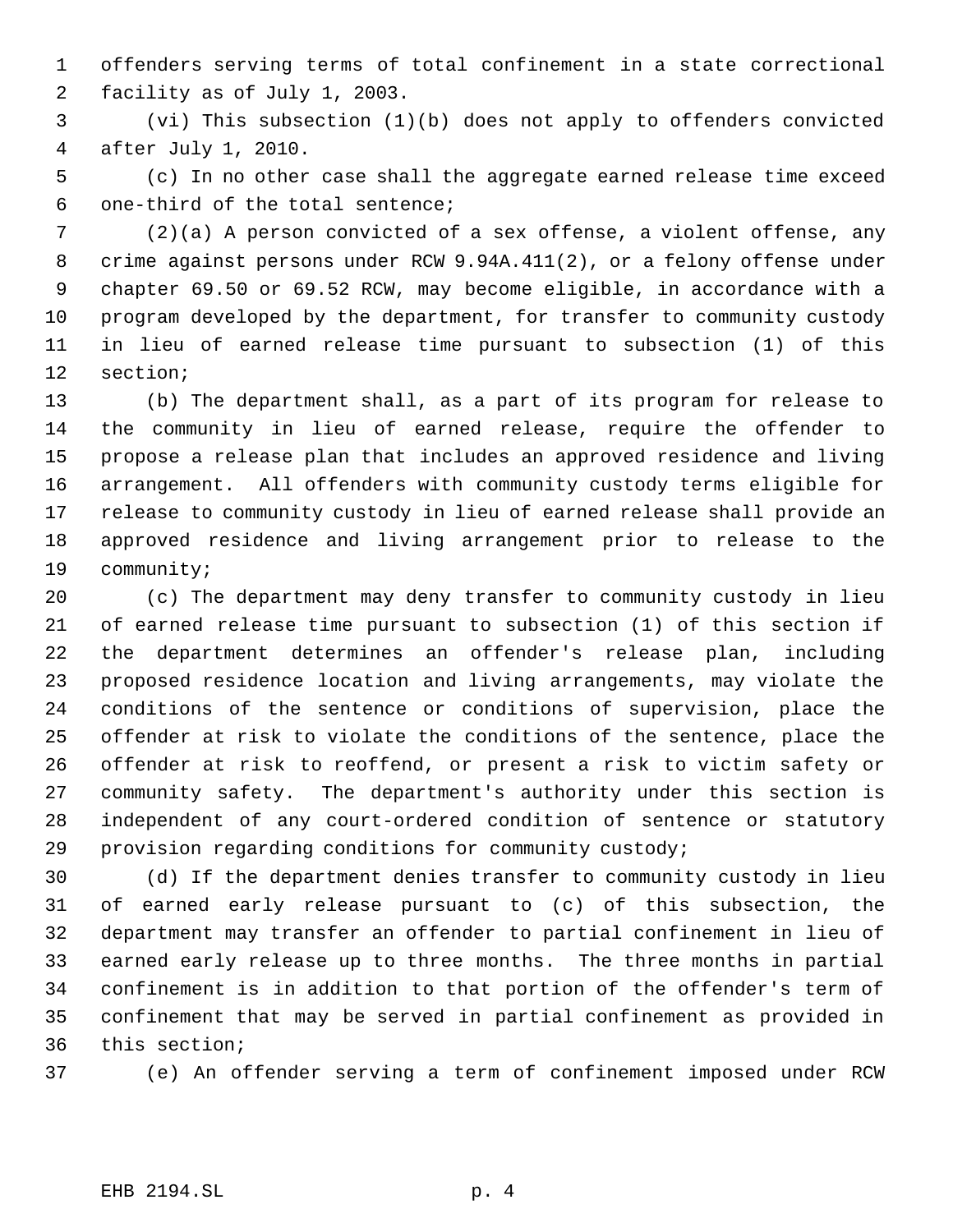9.94A.670(5)(a) is not eligible for earned release credits under this section;

 (3) An offender may leave a correctional facility pursuant to an authorized furlough or leave of absence. In addition, offenders may leave a correctional facility when in the custody of a corrections officer or officers;

 (4)(a) The secretary may authorize an extraordinary medical placement for an offender when all of the following conditions exist:

9 (i) The offender has a medical condition that is serious ((enough)) 10 and is expected to require costly care or treatment;

 (ii) The offender poses a low risk to the community because he or 12 she is currently physically incapacitated due to age or the medical 13 condition or is expected to be so at the time of release; and

 (iii) It is expected that granting the extraordinary medical placement will result in a cost savings to the state.

 (b) An offender sentenced to death or to life imprisonment without the possibility of release or parole is not eligible for an extraordinary medical placement.

 (c) The secretary shall require electronic monitoring for all offenders in extraordinary medical placement unless the electronic monitoring equipment interferes with the function of the offender's medical equipment or results in the loss of funding for the offender's 23 medical care, in which case, an alternative type of monitoring shall be 24 utilized. The secretary shall specify who shall provide the monitoring services and the terms under which the monitoring shall be performed.

 (d) The secretary may revoke an extraordinary medical placement 27 under this subsection at any time;

 (5) The governor, upon recommendation from the clemency and pardons board, may grant an extraordinary release for reasons of serious health problems, senility, advanced age, extraordinary meritorious acts, or 31 other extraordinary circumstances;

 (6) No more than the final six months of the offender's term of confinement may be served in partial confinement designed to aid the offender in finding work and reestablishing himself or herself in the community. This is in addition to that period of earned early release time that may be exchanged for partial confinement pursuant to subsection (2)(d) of this section;

38 (7) The governor may pardon any offender;